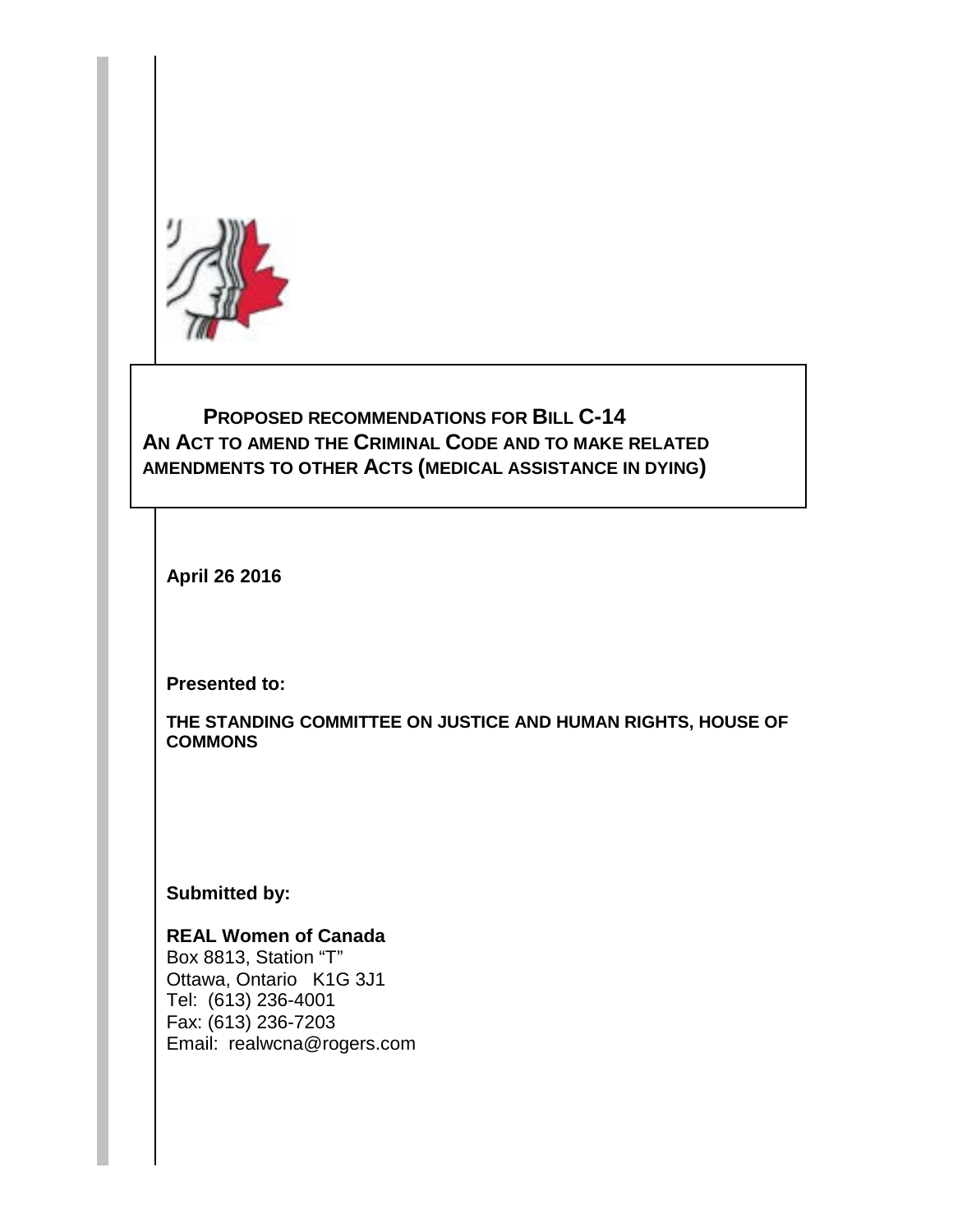REAL Women of Canada is a national women's organization, federally incorporated in 1983. We support the equality of women and the family consisting of mother, father and children. We believe the family is the foundation of society.

REAL Women of Canada is deeply concerned that Canada is entering into a dangerous era in health care, whereby the lives of patients are terminated, supposedly to relieve their suffering. Medical care has always been based on the concept of "do not harm". Patients' lives heretofore have always been protected by the medical profession, especially when palliative care is a viable alternative to instant assisted death. Assisted suicide profoundly changes and detrimentally affects the practice of medicine in Canada.

Bill C-14 is further burdened by other serious defects.

## 1. **Notwithstanding Clause - Time pressures placed on Bill C-14**

Given the unnatural timeline set by the Supreme Court that the legislation must be passed by June  $6<sup>th</sup>$ , and the fact that only a few weeks are remaining for Parliament to sit before that date, coupled with the uncertainty created by the recent changes in the Senate, REAL Women of Canada recommends the government invoke the Notwithstanding Clause provided in section 33 of the Charter of Rights. This will temporarily postpone the Supreme Court of Canada's decision. This will also avoid the undemocratic procedure of Closure to curtail debate on Bill C-14, the most controversial legislation introduced in Parliament this century. This crucial bill dealing with life and death should not be rushed through. If ever the value of the Notwithstanding Clause was apparent, it is now.

## **2. Protection for Conscience Rights**

The Supreme Court of Canada, in the Carter case stated, that "Nothing in this declaration would compel physicians to provide assistance in dying." Conscience rights have not been provided in Bill C-14. The recent decisions of the medical associations of Saskatchewan and Ontario require physicians to refer patients for assisted suicide, thereby making them complicit to the act. The requirement of the Supreme Court of Canada on the issue, therefore, has not been complied with. There is nothing to guarantee that the provinces will provide the required protection for the physicians, nurses, pharmacists and religious institutions who oppose assisted dying for conscience reasons. An Angus Reid Poll in March 2016 found that 69% of Canadians agree that those with moral objections to assisted suicide should be permitted to refuse to participate in it.

**Conscience rights of religious institutions, physicians, nurses and pharmacists must be specifically protected in the legislation.**